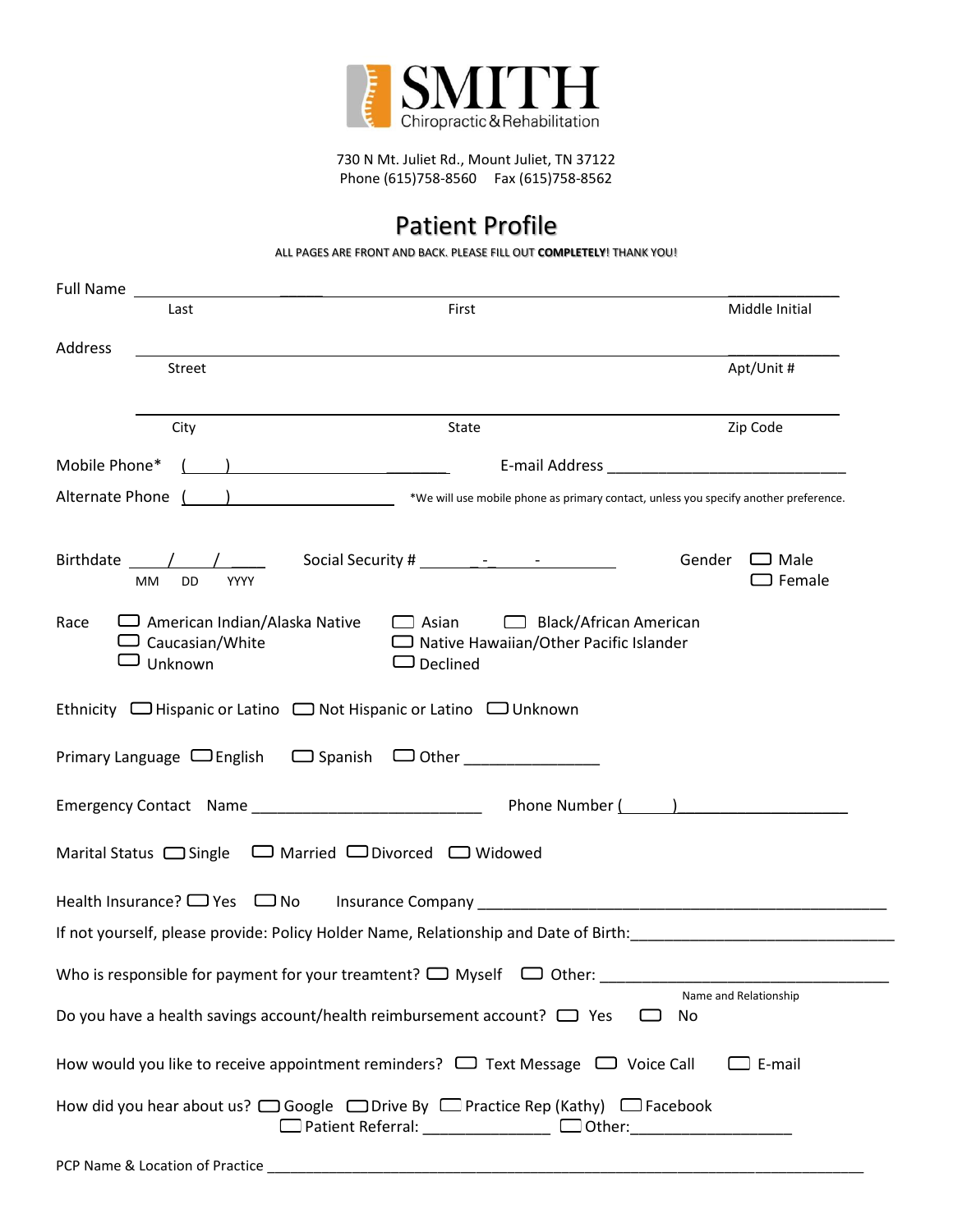

1400 N Mt. Juliet Rd., Suite 104, Mount Juliet, TN 37122

Phone (615)758-8560 Fax (615)758-8562

### Authorization & Releases

### **Patient Name**

#### *Consent to Professional Treatment*

I certify that all information provided to this practice is true and correct, to the best of my knowledge. I hereby give consent to this practice and its health care providers, consultants, assistants, or designees to render care and treatment to me as they deem necessary. I recognize that the practice of medicine is not an exact science and I acknowledge that no guarantees have been made as to the result of evaluation and treatment. If the patient is a minor child, under the age of eighteen (18) at the date of treatment, I hereby stipulate that I am the legal guardian of the child, and grant my consent for the treatment of the child as provided for herein. I acknowledge that may refuse treatment at any time. **INITIAL \_\_\_\_\_\_\_**

#### *Consent to Perform and Interpret X-rays*

I hereby consent to the performance of diagnostic x-rays as deemed necessary by the attending physician of this practice and acknowledge that certain risks are associated with x-rays. If applicable, I certify that I am a parent or legal guardian of the patient and I hereby authorize the performance of diagnostic x-rays on said minor as requested by the physician. At this time, I know of no condition which the taking of x-rays would further complicate.

I further agree that this practice may seek outside interpretation of my x-rays by a qualified professional not employed by this practice. I agree to any additional fees associated with this service and assigns benefits to be paid directly to that professional by my third-party payor. **INITIAL** 

#### *Patient Health Information and Privacy Policy*

This policy outlines the way Patient Health Information (PHI) will be used in this office and the patient's rights concerning those records. You must read and consent to this policy before receiving services. For more information about Health Information Portability and Accountability Act (HIPAA) and health information privacy visit: hhs.gov - Understanding Health Information Privacy **INITIAL \_\_\_\_\_\_**

#### *Financial Obligation and Appointment Policy*

I hereby accept full financial responsibility for services rendered by this practice. I accept full responsibility for any fees incurred, regardless of insurance coverage. I understand that my insurance carrier may not approve or reimburse my medical services in full due to usual and customary rates, benefit exclusions, coverage limits, lack of authorization, or medical necessity. I further understand that I am responsible for fees not paid in full, co-payments, and policy deductibles and coinsurance except where my liability is limited by contract or State or Federal law. In some cases, exact insurance benefits cannot be determined until the insurance company receives the claim.

Should the account be referred to an attorney or collection agency for collection, I shall pay all fees, including but not limited to legal fees, collection agency fees, and any and all other expenses incurred in the collection of past due accounts. It is my responsibility to notify this practice of any changes in my health care coverage.

You may direct any questions regarding this financial obligation to the clinic manager or physician**. INITIAL \_\_\_\_\_\_**

#### *Assignment of Benefits and Release of Records*

I hereby assign to this practice all of my medical and procedure benefits to which I am entitled, including major medical benefits. I hereby authorize and direct my insurance carrier(s), including Medicare and other government sponsored programs if applicable, private insurance and any other health plans to issue payment directly to this practice for medical services rendered. This assignment is irrevocable.

I hereby authorize this practice to release any medical or other information required by third party payors, including government agencies, insurance carriers, or any other entities necessary to determine insurance benefits or benefits payable for related services and supplies provided to me by the practice. **INITIAL \_\_\_\_\_\_**

#### *Insurance / Medicare payment-Signature on File*

I certify that the information given by me in applying for insurance and/or Medicare payment is true and correct.

I authorize this office and/or doctor to act as my agent in helping me obtain payment of my insurance and/ or Medicare benefits, and I authorize payment of these benefits to this clinic and/or doctor of record on my behalf for any services and materials furnished. **INITIAL** 

#### *Consent to Chiropractic Treatment*

Please read this entire section regarding chiropractic care prior to accepting it. It is important that you understand the information contained in this section. Please ask questions before you accept it if there is anything that is unclear. You are the decision maker for your health care. Part of the role of this clinic is to provide you with information to assist you in making informed choices. This

process is often referred to as 'informed consent' and involves your understanding and agreement regarding the care that this clinic recommends, the benefits and risks associated with the care, alternatives, and the potential effect on your health if you choose not to receive the care.

The nature of the chiropractic analysis and treatment: The primary treatment that is performed by a Doctor of Chiropractic is spinal manipulative therapy. This clinic may use that procedure to treat you. This may include the use of the hands or a mechanical instrument upon your body in such a way as restore normal joint motion. It may cause an audible 'pop' or 'click,' much as you have experienced when you 'crack' your knuckles. You may feel a sense of movement. Analysis/ Examination / Treatment: As a part of the analysis, examination, and treatment, the doctor may want to employ a variety of procedures as may be deemed necessary. These procedures include but are not limited to: Spinal manipulative therapy, chiropractic adjustments, vital signs, range of motion testing, palpation, orthopedic testing, basic neurological testing, postural analysis testing, muscle strength testing, radiographic studies, scanning of feet, EMS, exercises, acupuncture, myofascial treatments, hot/cold therapy, mechanical traction, traction/decompression, laser therapy, vibrational pivot platform, or cranial balloon adjustments (CFR).

By accepting this document you are consenting to these procedures as recommended/prescribed by this clinic.

The material risks inherent in chiropractic adjustment: It is important that you understand, as with all health care approaches, results are not guaranteed, and there is no promise to cure. As with all types of health care interventions, there are some risks to care, including, but not limited to: muscle spasms, aggravating and/or temporary increase in symptoms, lack of improvement of symptoms, burns and/or scarring from electrical stimulation or from hot or cold therapies, including but not limited to hot packs and ice, fractures (broken bones), disc injuries, strokes, dislocations, strains, and sprains. With respect to strokes, there is a rare but serious condition known as an 'arterial dissection' that typically is caused by a tear in the inner layer of the artery that may cause the development of a thrombus (clot) with the potential to lead to a stroke. The best available scientific evidence supports the understanding that chiropractic adjustment does not cause a dissection in a normal, healthy artery. Disease processes, genetic disorders, medications, and vessel abnormalities may cause an artery to be more susceptible to dissection. Strokes caused by arterial dissections have been associated with over 72 everyday activities such as sneezing, driving, and playing tennis.

The probability of those risks occurring: Fractures are rare occurrences and generally result from some underlying weakness of the bone which the provider will check during the taking of your history during examination and X-ray. Arterial dissections occur in 3-4 of every 100,000 people whether they are receiving health care or not. Patients who experience this condition often, but not always, present to their medical doctor or chiropractor with neck pain and headache. Unfortunately a percentage of these patients will experience a stroke. The reported association between chiropractic visits and stroke is exceedingly rare and is estimated to be one in one million to one in two million cervical adjustments. For comparison, the incidence of hospital admissions attributed to aspirin use from major GI events of the entire (upper and lower) GI tract was 1219 events/ per one million persons and the risk of death has been estimated at 140 per one million users.

The availability and nature of other treatment options… Other treatment options for your condition may include: Self-administered, over-the-counter analgesics and rest;

Medical care and prescription drugs such as anti-inflammatories, muscle relaxants, and pain-killers; Hospitalization; Surgery

If you chose to use one of the above noted other treatment options you should be aware that there are risks and benefits of such options and you may wish to discuss these with your primary medical physician.

The risks and dangers to remaining untreated: Remaining untreated may allow the formulation of adhesions and reduce mobility which may set up a pain reaction further reducing mobility. Over time this process may complicate treatment, making it more difficult and less effective the longer it is postponed.

*I have read or have had read to me the above explanation of the chiropractic adjustment and related treatment. I have discussed with the clinic any questions and concerns I have and they have been answered to my satisfaction. By accepting, I state that I have weighed the risks involved in undergoing treatment and have decided that it is in my best interest to undergo the treatment recommended. Having been informed of the risks, I hereby give my consent to that treatment.* 

#### **Patient Signature \_\_\_\_\_\_\_\_\_\_\_\_\_\_\_\_\_\_\_\_\_\_\_\_\_\_\_\_\_\_\_\_\_\_\_\_\_\_\_\_\_**

**Date \_\_\_\_\_\_\_\_\_\_\_\_\_\_\_\_\_\_\_\_\_\_\_\_\_\_\_\_\_\_\_\_\_\_\_\_\_\_\_\_\_\_\_\_\_\_\_\_\_\_\_\_**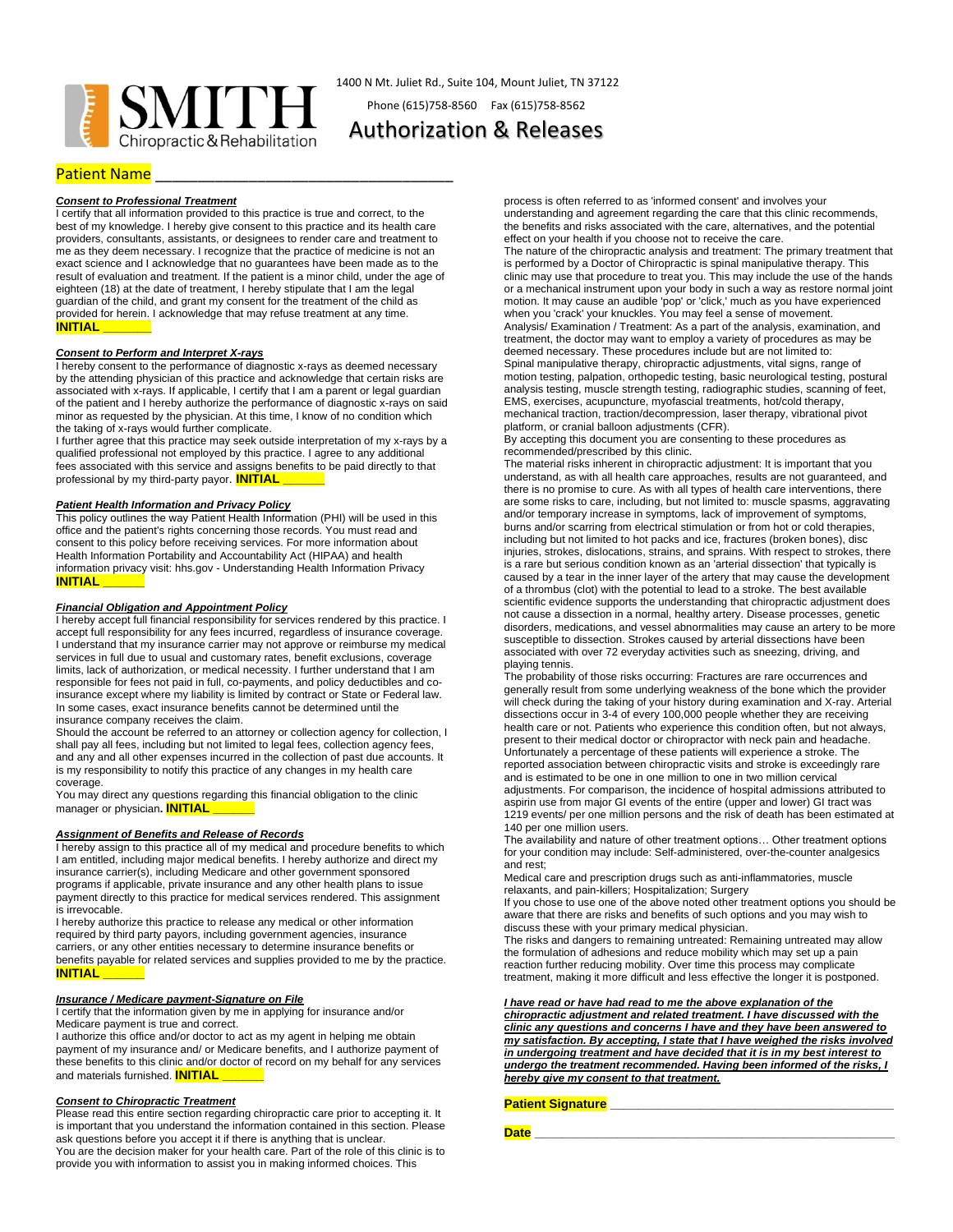| FOR OFFICE USE WE Name                                                                                   |                                           | PIN.                                                                                                                                                                                                                               |  |
|----------------------------------------------------------------------------------------------------------|-------------------------------------------|------------------------------------------------------------------------------------------------------------------------------------------------------------------------------------------------------------------------------------|--|
| Smith Chiropractic & Rehabilitation, P.C.                                                                | First<br>M.I.                             | Last Case Type DOB                                                                                                                                                                                                                 |  |
|                                                                                                          | <b>Chief Complaint</b>                    |                                                                                                                                                                                                                                    |  |
|                                                                                                          |                                           |                                                                                                                                                                                                                                    |  |
| What is the reason for your visit?                                                                       |                                           |                                                                                                                                                                                                                                    |  |
|                                                                                                          |                                           |                                                                                                                                                                                                                                    |  |
|                                                                                                          |                                           |                                                                                                                                                                                                                                    |  |
|                                                                                                          |                                           |                                                                                                                                                                                                                                    |  |
|                                                                                                          |                                           |                                                                                                                                                                                                                                    |  |
|                                                                                                          |                                           |                                                                                                                                                                                                                                    |  |
| When did your symptoms begin? $\frac{1}{M}$ MM                                                           |                                           |                                                                                                                                                                                                                                    |  |
| Have you previously been seen by a chiropractor? $\Box$ Yes<br>If yes, was it for your current symptoms? | $\Box$ Yes                                | $\Box$ No<br>$\Box$ No                                                                                                                                                                                                             |  |
| For Women Only:                                                                                          | Most Recent Menstrual Cycle               |                                                                                                                                                                                                                                    |  |
|                                                                                                          | <b>MM</b>                                 | <b>DD</b><br>YYYY                                                                                                                                                                                                                  |  |
|                                                                                                          | Are you pregnant? $\Box$ Yes<br>$\Box$ No |                                                                                                                                                                                                                                    |  |
| Which describes the frequency of your discomfort?<br>$\Box$ Occasional $\Box$ Frequent                   | $\Box$ Intermittent $\Box$ Constant       |                                                                                                                                                                                                                                    |  |
| When is your pain the worst?<br>$\Box$ Morning                                                           |                                           | $\Box$ Afternoon $\Box$ Night $\Box$ Changes with weather $\Box$ It does not change                                                                                                                                                |  |
| What helps relieve your symptoms?                                                                        |                                           | $\Box$ Ice $\Box$ Heat $\Box$ Medication $\Box$ Nothing Helps $\Box$ Other:                                                                                                                                                        |  |
| What activities are limited by your symptoms?                                                            |                                           |                                                                                                                                                                                                                                    |  |
| $\Box$ Bending                                                                                           | <b>Bowel Movements</b>                    | $\Box$ Pushing                                                                                                                                                                                                                     |  |
| $\Box$ Reading                                                                                           | $\Box$ Coughing                           | $\Box$ Sitting                                                                                                                                                                                                                     |  |
| $\Box$ Daily Routine                                                                                     | $\Box$ Sleeping                           | $\Box$ Driving                                                                                                                                                                                                                     |  |
| Sneezing                                                                                                 | $\Box$ Getting Up                         | $\Box$ Standing                                                                                                                                                                                                                    |  |
| Lifting                                                                                                  | $\Box$ Turning my head                    | $\Box$ Lying Down                                                                                                                                                                                                                  |  |
| Urination                                                                                                | Pulling                                   | $\Box$ Walking                                                                                                                                                                                                                     |  |
| Other                                                                                                    | $\Box$ Working                            |                                                                                                                                                                                                                                    |  |
| Dates of your most recent:<br>MRI                                                                        | CT Scan                                   | Spinal X-Ray $\frac{1}{\sqrt{1-\frac{1}{2}}}\frac{1}{\sqrt{1-\frac{1}{2}}\sqrt{1-\frac{1}{2}}\sqrt{1-\frac{1}{2}}\sqrt{1-\frac{1}{2}}$<br>Dental X-Ray $\frac{1}{\sqrt{1-\frac{1}{2}}}$<br>Other scans or X-Rays $\frac{1}{2}$ / / |  |
|                                                                                                          |                                           |                                                                                                                                                                                                                                    |  |
| Have you tried other treatments for this condition?                                                      | $\Box$ Yes                                | $\Box$ No                                                                                                                                                                                                                          |  |
| If yes, please specify the type of treatment:                                                            |                                           | □ Hospital/Urgent Care Clinic □ Chiropractor/Other Physician □ Other: ______________________________                                                                                                                               |  |
|                                                                                                          |                                           |                                                                                                                                                                                                                                    |  |
| Are your symptoms the result of an accident? (Car accident/Work related injury)                          |                                           | $\Box$ Yes<br>$\Box$ No                                                                                                                                                                                                            |  |
|                                                                                                          |                                           |                                                                                                                                                                                                                                    |  |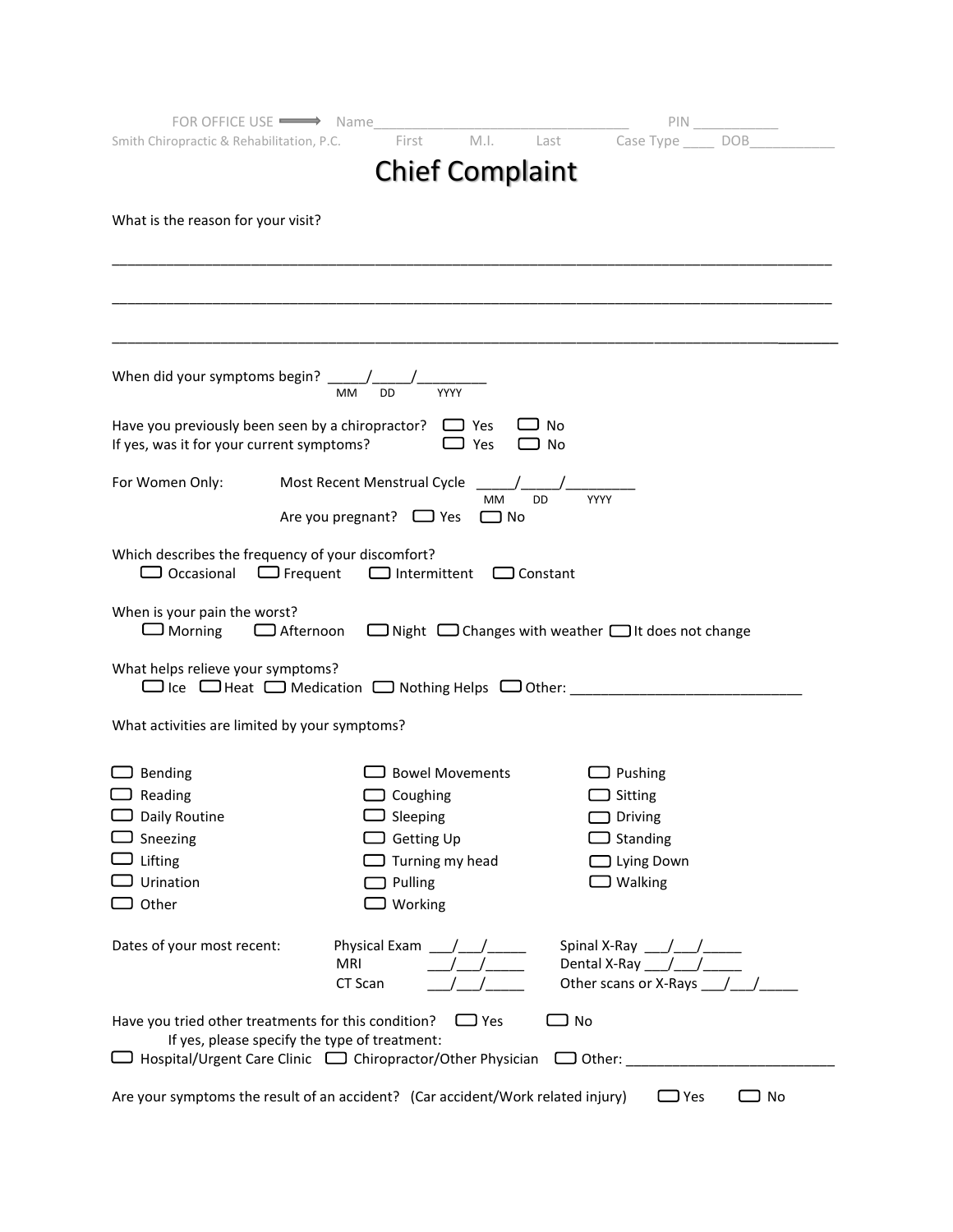Smith Chiropractic & Rehabilitation, P.C.

# Health History

Pease list any prescription/over the counter medications, supplements, or vitamins that you currently take:

| Do you:                                                            | Smoke? $\Box$ No $\Box$ Yes: pack(s) per day $\Box$ Occasionally $\Box$ Former Smoker |
|--------------------------------------------------------------------|---------------------------------------------------------------------------------------|
| Drink Alcohol? <a></a>                                             | □ Yes Drinks per week: _______________                                                |
| Exercise? $\Box$ No                                                | Yes Days per week:                                                                    |
| Have any allergies? $\Box$ No                                      |                                                                                       |
|                                                                    |                                                                                       |
| Please list any surgeries you have had, and the approximate dates: |                                                                                       |
|                                                                    |                                                                                       |
|                                                                    |                                                                                       |
|                                                                    |                                                                                       |
|                                                                    |                                                                                       |
|                                                                    | Please list any implants, screws, plates, or other foreign objects in your body:      |
|                                                                    |                                                                                       |
|                                                                    |                                                                                       |
|                                                                    |                                                                                       |
|                                                                    | When were you diagnosed? Moreover Management Are you currently under treatment?       |
|                                                                    |                                                                                       |
|                                                                    | Have any of your family members been diagnosed with cancer? $\Box$ No $\Box$ Yes      |
|                                                                    | If yes, what was their relationship to you and what were they diagnosed with?         |
|                                                                    |                                                                                       |
|                                                                    |                                                                                       |
|                                                                    |                                                                                       |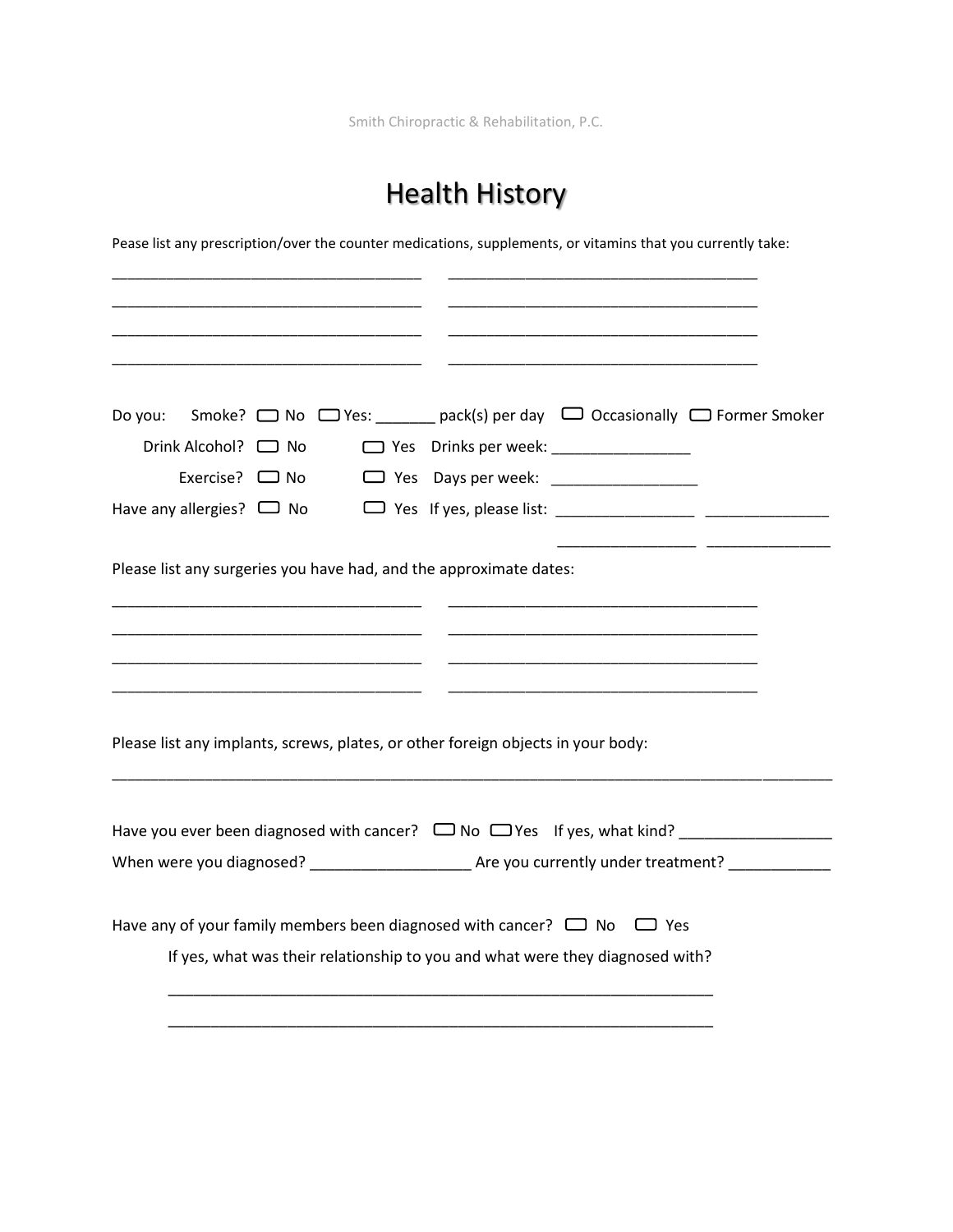Smith Chiropractic & Rehabilitation, P.C.

## Health History

Do you currently have, or have you previously had any of the following symptoms

that have caused you significant distress?

Please indicate with the appropriate letter.

 $\blacktriangleright$  = You have these conditions now  $\blacktriangleright$  P = You have previously had these conditions

| Pacemaker                   | Loss of Balance         | Loss of Smell         |
|-----------------------------|-------------------------|-----------------------|
| Headaches                   | <b>Buzzing in Ears</b>  | Loss of Taste         |
| Neck Pain                   | <b>Ringing in Ears</b>  | Colitis               |
| <b>Stiff Neck</b>           | Feet/hands Cold         | <b>Stomach Upset</b>  |
| <b>Back Pain</b>            | Sudden Weight Loss      | <b>Frequent Colds</b> |
| Tension                     | Shortness of Breath     | Arthritis             |
| Sleep Problems              | <b>Swelling Joints</b>  | Cold Sweats           |
| Muscle Spasms               | Shoulder Pain           | <b>Dizziness</b>      |
| Neck/arm Pain               | Tingling in Arms        | Knee Pain             |
| Leg Cramps                  | Tingling in Legs        | Fever                 |
| Numbness in Fingers         | Numbness in Toes        | <b>Sinus Problems</b> |
| <b>Diabetes</b>             | <b>Weakness in Arms</b> | Nervousness           |
| <b>High Blood Pressure</b>  | <b>Weakness in Legs</b> | Fatigue               |
| <b>Difficulty Urinating</b> | Depression              | <b>Allergies</b>      |
| HIV/Aids                    | Seizures                | Fibromyalgia          |
| Stroke                      | Shingles                | <b>Herniated Disk</b> |
| Osteoporosis                | <b>Pinched Nerve</b>    | Sciatica              |
|                             | <b>TMJ</b>              |                       |